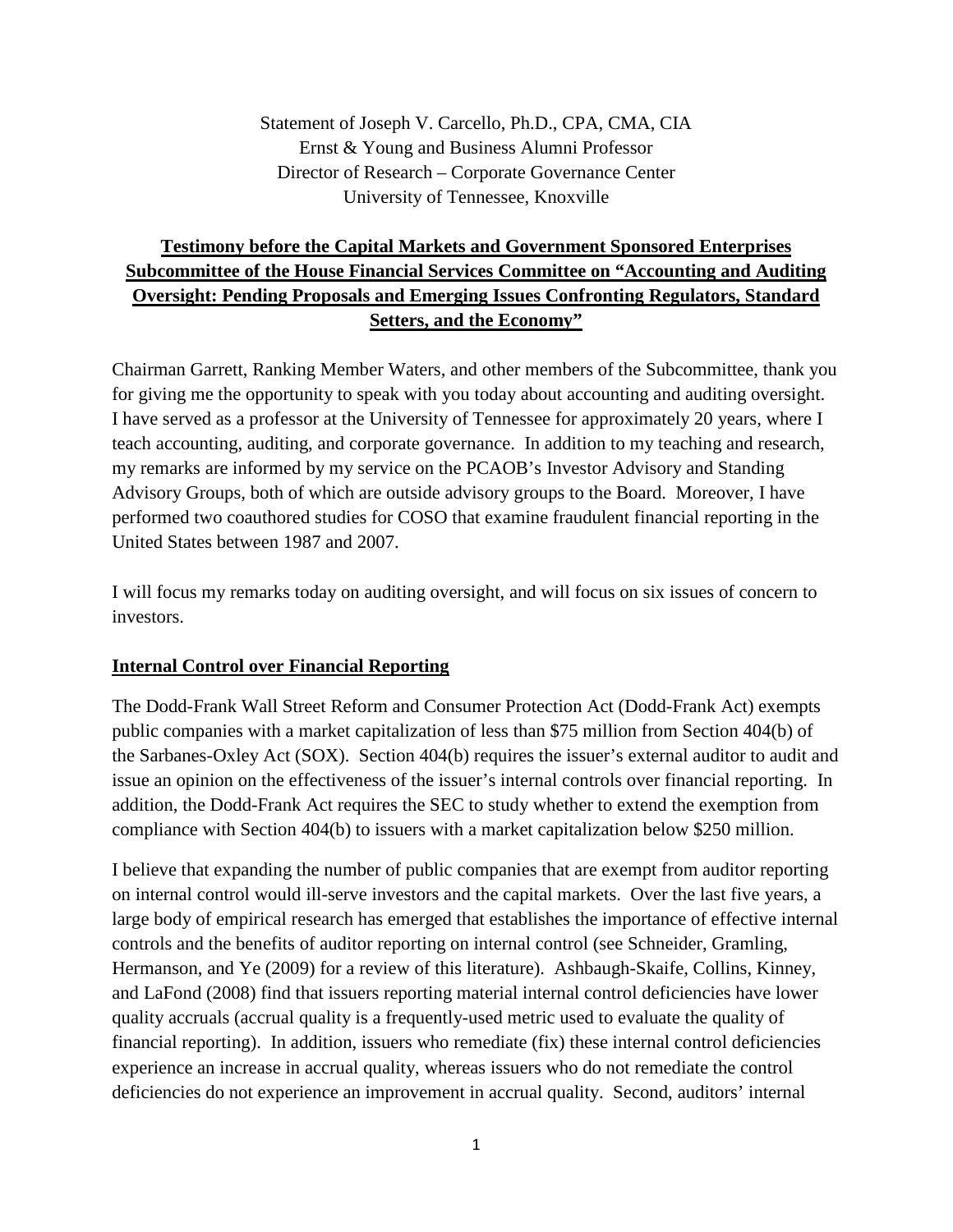control opinions have real effects in the managerial labor market. Li, Sun, and Ettredge (2010) find a positive relation between the auditor concluding that an issuer's internal controls are ineffective and turnover of the CFO. More importantly, when the auditor concludes that internal controls are ineffective, these issuers are more likely to hire a replacement CFO with better qualifications and, for these firms, internal control is likely to improve in the future.

The most compelling evidence on the value of auditor reporting on internal control comes from a study by Bedard and Graham (2011). Bedard and Graham examine issuers with revenues of \$1 billion or less. They find:

- Auditors, rather than management, detect approximately 75% of the unremediated internal control deficiencies. As Bedard and Graham point out, "Importantly, this low level of client detection occurs when clients are aware that auditors will soon follow with their own tests."
- $\blacksquare$  When managers detect the internal control deficiency, they tend to classify the deficiency as less severe, but auditors frequently override those classifications.
- A significant percentage of the internal control deficiencies in the control environment component and related to the revenue account are detected by auditor control testing. This is germane because fraud is often associated with control environment weaknesses and revenue is the account most typically misstated when fraud occurs (Beasley, Carcello, and Hermanson 1999; Beasley, Carcello, Hermanson, and Neal 2010).

Finally, any decision to exempt smaller public companies from auditor internal control testing under Section 404(b) ignores the ample evidence that internal control problems are often most serious in smaller public companies. Doyle, Ge, and McVay (2007) find that issuers with more serious (entity-wide) control problems are generally smaller and younger. Audit Analytics (Whitehouse 2011) reports that larger public companies, which are subject to auditor reporting on internal control, experienced a 5.1% decline in restatements for non-GAAP reporting from 2009 to 2010, whereas those public companies not subject to auditor reporting on internal control experienced a 13.8% *increase* in restatements during the comparable time period. Finally, those companies charged with financial statement fraud by the SEC tend to be relatively small (Beasley, Carcello, and Hermanson 1999; Beasley, Carcello, Hermanson, and Neal 2010). As Bedard and Graham (2011) conclude, "… the recent exemption of Section 404(b) for smaller U.S. public companies could result in failure to fully realize potential improvements in financial reporting quality in that sector of the market." Given the weight of the empirical evidence on the efficacy of auditor involvement in testing and reporting on internal control, exempting more issuers from such auditor involvement seems adverse to the interests of investors and the capital markets.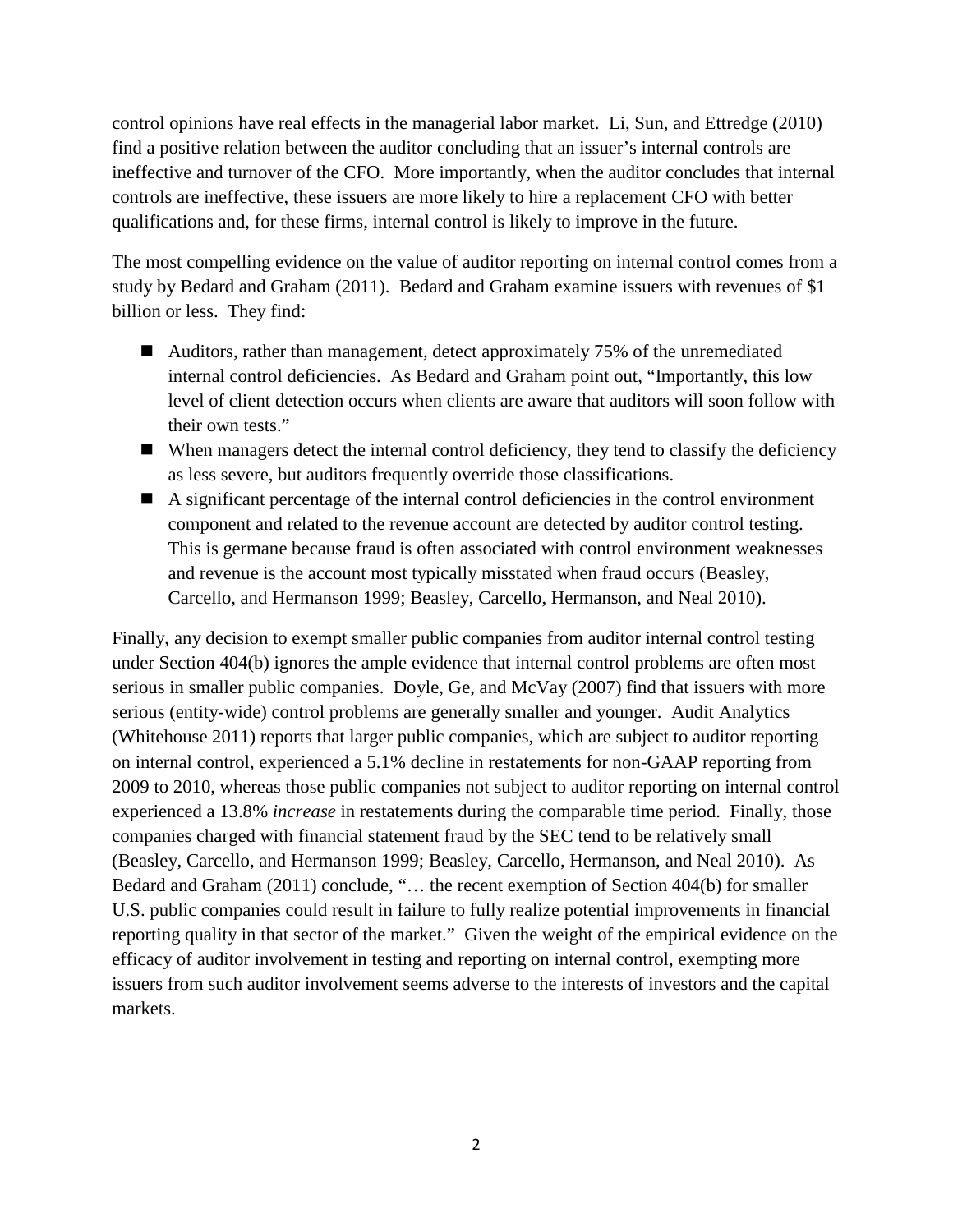#### **Public vs. Private Nature of PCAOB Enforcement Proceedings**

I understand that Representative Lynn Westmoreland (R-GA) has introduced H.R. 3503 that would amend SOX to make PCAOB disciplinary proceedings public. I favor such legislation, as I believe that the existing non-public nature of PCAOB disciplinary proceedings does not serve investors or the capital markets. Under current law, PCAOB disciplinary proceedings against auditors and audit firms are non-public until the proceedings are settled or adjudicated. This structure provides an incentive for firms, particularly large firms, to litigate PCAOB enforcement actions because during the litigation process, including any subsequent appeal to the SEC, the existence and nature of the PCAOB enforcement action remains undisclosed to investors, companies, audit committees, and other capital market participants. More perniciously, during this entire time, the accountant or firm that is the subject of the PCAOB enforcement action is permitted to continue issuing audit reports on public companies, regardless of the seriousness of the charges being litigated.

It is important to understand that even if PCAOB disciplinary proceedings are made public, substantial protections remain for parties that may be subject to these proceedings. The Board only commences disciplinary proceedings after an extensive *nonpublic* (my emphasis) investigation, involving document production and on-the-record testimony. Moreover, the evidence gathered by the Board's Division of Enforcement and Investigations is presented to the Board, and it is the five Board members who must vote to commence a disciplinary proceeding. Given that two of these five Board members are CPAs, two are securities attorneys who have spent much of their career representing companies and auditors, and one is a former Congressional staff member, accountants who may face disciplinary proceedings would clearly appear to be facing a "jury of their peers."

The most compelling argument for making PCAOB disciplinary proceedings public is that the nature of these proceedings is private if brought by the PCAOB but public if brought by the SEC, even though the PCAOB is closely supervised by the SEC. As former PCAOB (acting) Chairman Dan Goelzer stated in his August 24, 2010 letter to Congressmen Frank and Bachus:

If the SEC were to bring the same case as the PCAOB, alleging the same violations, against the same auditor, the SEC's charges would be disclosed at the time the Commission instituted its proceeding. Any administrative trial would be open to the public. If there were an appeal to the Commission and an oral argument, the public could attend. The ability – or inability – of the Commission's staff to prove its charges would be a matter of public record.

#### **Audit Firm Rotation**

The PCAOB has outstanding a Concept Release on auditor independence and audit firm rotation (PCAOB 2011a). I understand that Representative Michael Fitzpatrick is considering draft legislation that would prohibit the PCAOB from mandating audit firm rotation. The PCAOB has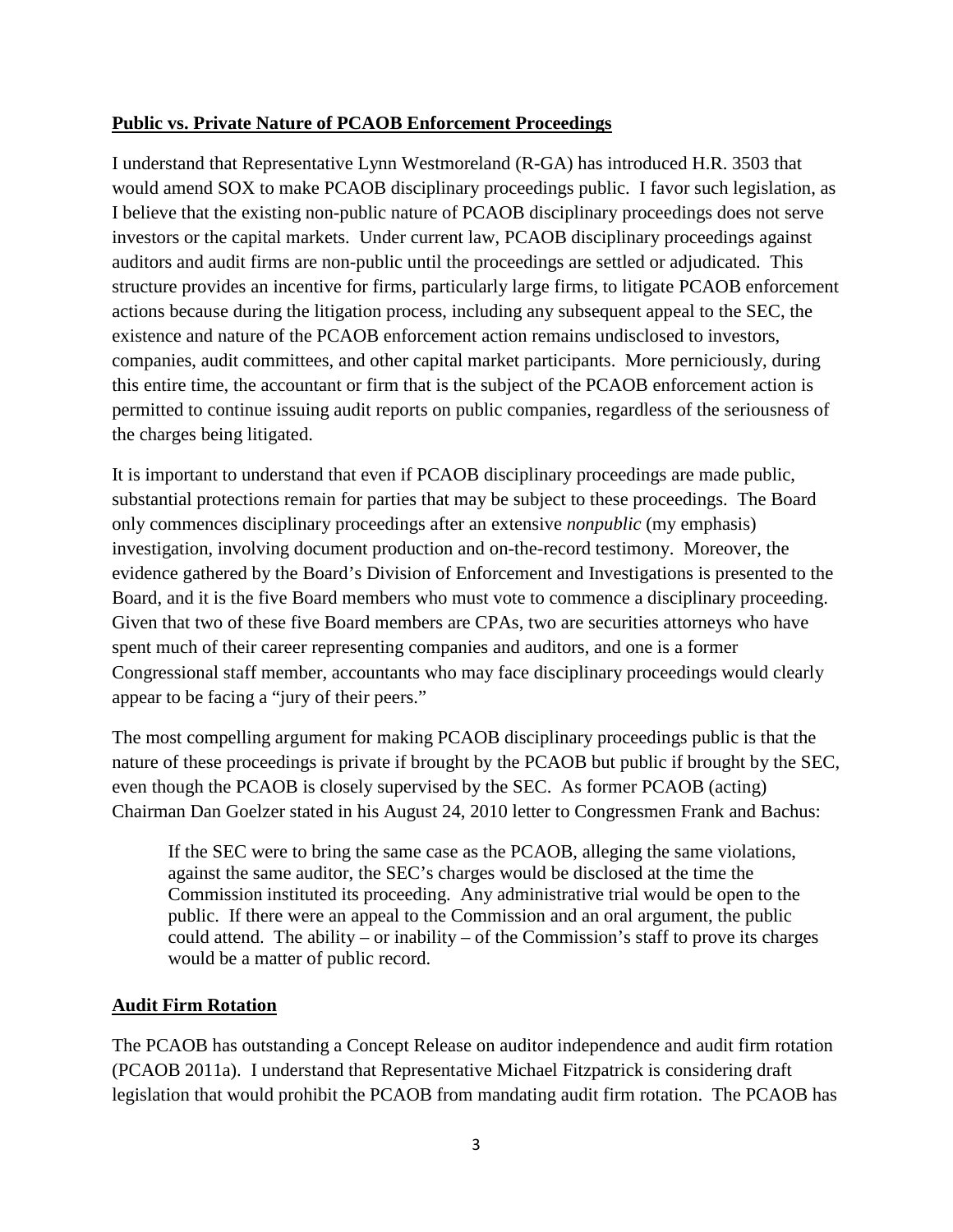not proposed audit firm rotation. Nonetheless, this is obviously a controversial PCAOB Concept Release, as evidenced by the fact that the Board has received more than 600 comment letters on the Release.

Before discussing the relative merits of mandatory firm rotation, it is important to understand that the Board's release on this topic emanates from a concern that auditors currently exhibit an inadequate level of professional skepticism. Without professional skepticism, audits are of little value. I believe that there is sufficient evidence to legitimately question whether auditors are sufficiently skeptical. First, in a study of how issuers choose audit firms, Fiolleau, Hoang, Jamal, and Sunder (2009) find: (1) there is significant management control in the selection of the external auditor (also see Cohen, Krishnamoorthy, and Wright (2010) for similar evidence), (2) auditors are required to provide references from senior officers of current and past clients, and repeatedly demonstrate responsiveness and commitment to the prospective client's management, and (3) there is extensive price competition, where one audit firm offered a bid materially below the previous year's audit fee. Based on this research, audit committees appear somnolent and captured by management. Management seems to want compliant and cheap auditors, and to know how to get them. Investors are an afterthought. And the behavior of auditors was the most discouraging of all – so eager to obtain new clients that the auditor talks about the client during the proposal process using the client's own code words among other potentially problematic behaviors. Second, the PCAOB's inspection process has found that at least one of the largest accounting firms used the following language in a recent proposal to a prospective client: "Your auditor should be a partner in supporting and helping [the issuer] achieve its goals …" (PCAOB 2011a). I chair the audit committee for a mid-size governmental entity, and we recently solicited proposals for our external audit. A national CPA firm that bid on the engagement used similar language about partnering with the governmental entity. Third, the PCAOB's inspection process continues to identify a sizable number of audit deficiencies, and these deficiencies are often related to inadequate professional skepticism (Ferguson 2012). In my view, any serious observer of the accounting profession needs to be concerned about the current level of professional skepticism exhibited by auditors.

Given that the PCAOB's mission is "to protect the interests of investors and further the public interest in the preparation of informative, accurate and independent audit reports", exploring this issue is not only appropriate – not only is it within the clear mission of the Board as articulated by Congress -- it is arguably the very mission of the Board and the reason the Board exists.

Notwithstanding the importance of improving professional skepticism, I think it is an unresolved question as to whether mandatory audit firm rotation would improve skepticism and, if so, the optimal structure for implementing a mandatory rotation regime. The academic literature is mixed on the benefits of mandatory rotation. Bazerman (2012) favors fixed contract terms for audit engagements. Moore (2012) and Kaplan (2012) both support audit firm rotation. In an experimental study, Arel, Brody, and Pany (2006) find that auditors in a rotation regime make more independent judgments than auditors in a regime where tenure is not limited. In an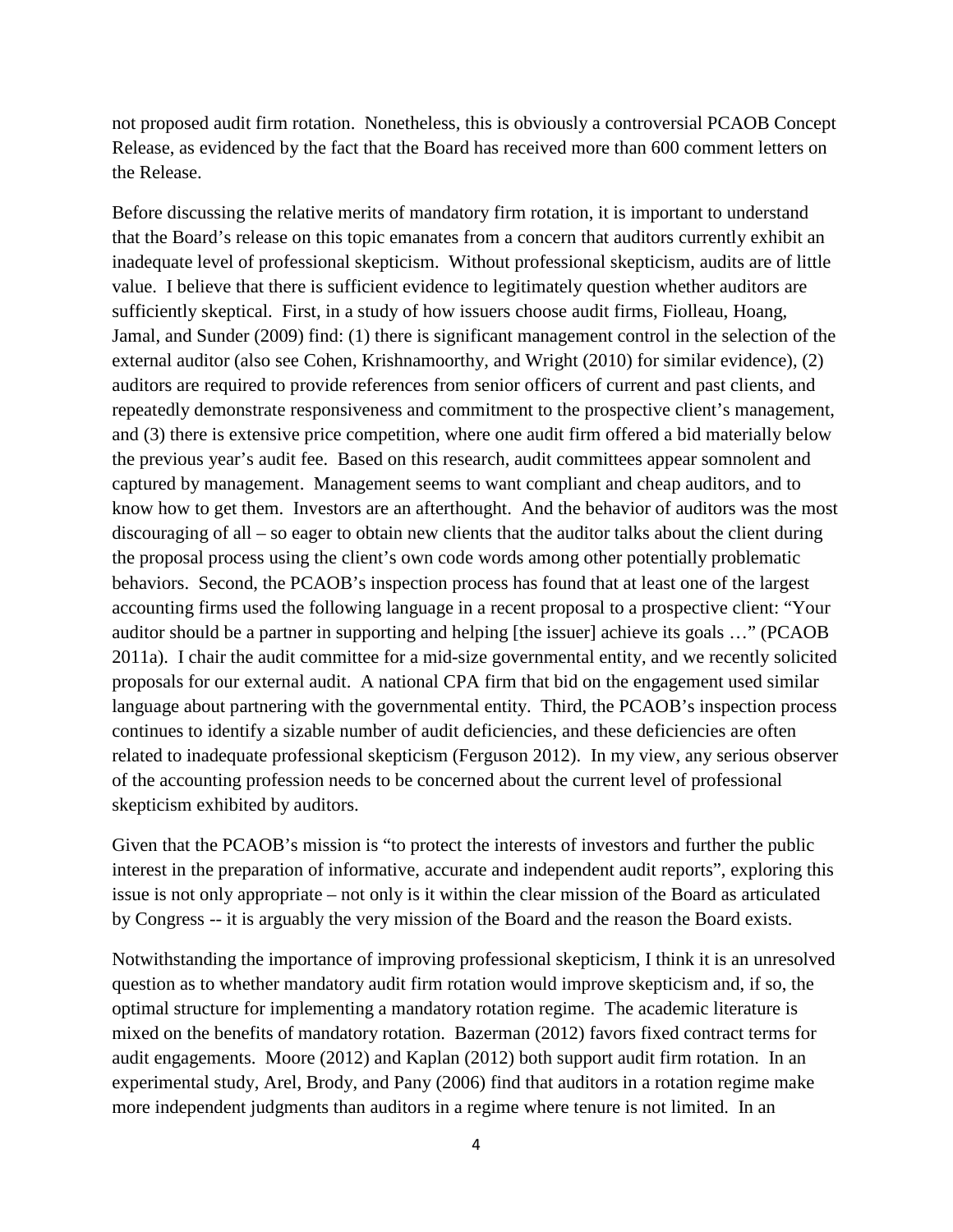archival study, Harris and Whisenant (2012) study the effects of implementing mandatory rotation in three foreign countries (Italy, South Korea, and Brazil). They generally find improved audit quality after the introduction of mandatory auditor rotation, but audit quality appears lower in the last year of the previous auditor's tenure and the first year of the successor auditor's tenure. Conversely, Ghosh (2012) points out that audit quality is correlated with audit firm industry expertise, and that audit firms will have less incentive to specialize by industry if limits on auditor tenure are introduced. Moreover, Ghosh concludes, based on a review of the literature, that the majority of extant studies find that long auditor tenure is not problematic. In addition, Jenkins (2012) also is concerned that mandated auditor rotation might result in decreased use of industry-specialist auditors, which he believes will result in a decline in audit quality.

The relative merits of audit firm rotation are complex and deserve careful study. The PCAOB appears to be proceeding slowly and cautiously in examining this topic  $-$  i.e., the Board has only released a concept document (essentially a discussion document), the Board just completed two full days of hearings on this topic and appears committed to having more hearings, and no Board member appears to have prejudged the final outcome. A prudent course is to let the PCAOB continue to examine the issue of auditor independence and professional skepticism, including potential solutions, under the active supervision of the SEC, without interjecting Congressional action into the process.

Previous attempts by Congress to micro-manage standard setting in accounting and auditing have generally been failures (e.g., Congress' interjecting itself into the discussion of stock option accounting). For example, the proposed bill introduced by Representative Fitzpatrick, although less than one page in length, is potentially flawed. The proposed bill would prohibit the PCAOB from requiring public companies to use specific auditors. PCAOB Auditing Standard No. 5 (AS5) already requires an issuer to use the same auditor to audit the financial statements and internal control over financial reporting. This requirement in AS5 could be interpreted as the Board requiring an issuer to use a specific auditor. Eliminating this AS5 requirement would likely make audits more expensive and less effective.

In the interest of brevity, I will only briefly touch on the last three issues.

#### **Nature of the Audit Report**

The PCAOB has outstanding a Concept Release on potential changes to the auditor's report (PCAOB 2011b). The current audit report is a standard three-paragraph report that is essentially identical for the overwhelming majority of all public companies. As a result, notwithstanding the significant fees associated with external audits, many investors view the information content of the standard audit report as lacking (Blake et al. 2011). The PCAOB's Concept Release discusses four alternatives: (1) supplementing the audit report with more information about the audit and the issuer's financial statements, (2) requiring an expanded use of emphasis-of-matter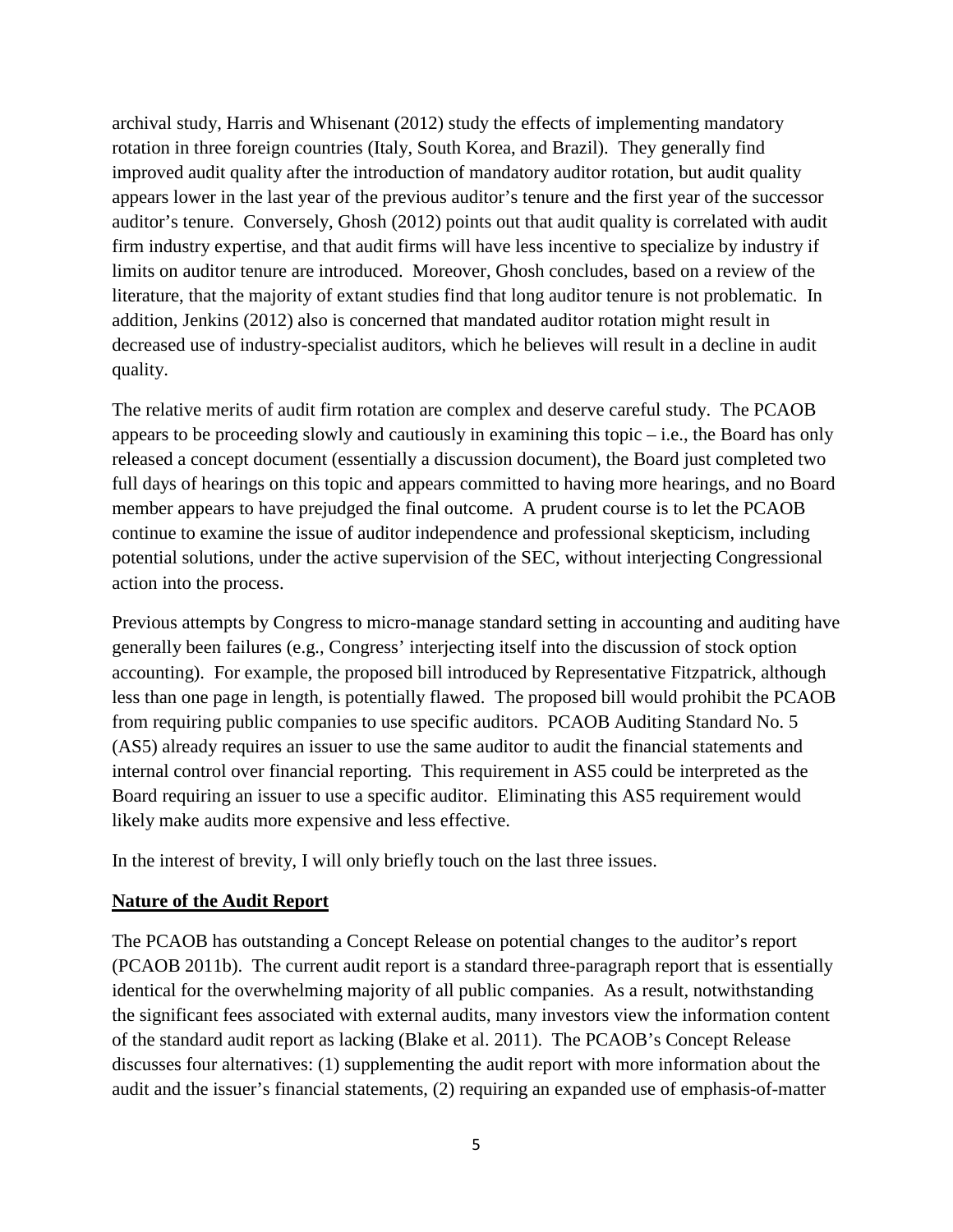paragraphs, (3) requiring auditor reporting on information outside the financial statements, and (4) clarifying certain language in the auditor's report.

I believe, as do two-thirds of the PCAOB's Investor Advisory Group (IAG), that the standard audit report is currently deficient as a communication vehicle, and that the audit report needs to be supplemented with more information about the audit and the issuer's financial statements. Based on a survey of institutional investors conducted by a sub-group of the IAG, we believe that the additional information needed by investors includes: (1) the auditor's assessment of the estimates and judgments made by management in preparing the financial statements and how the auditor arrived at that assessment, (2) disclosure of areas of high financial statement and audit risk and how the auditor addressed these risk areas in planning and conducting the audit, (3) discussion of unusual transactions, restatements, and other significant changes in the financial statements, and (4) discussion of the quality, not just the acceptability, of the issuer's accounting policies and practices.

### **Audit Partner Identification**

The PCAOB has outstanding a Proposed Rule (PCAOB 2011c) that would, among other changes, require the identification of the name of the audit partner in the audit report. Notwithstanding that engagement partners are required to *sign* the audit report throughout the European Union, Australia, Korea, and many other countries, the PCAOB's more modest proposal to simply identify the engagement partner by name is largely opposed by the public accounting profession (although there is some corporate support for this proposal). I agree with the Board that identifying the engagement partner would enhance accountability and transparency. In addition, research that I have conducted finds that audit quality improved in the United Kingdom after partners were required to sign the audit report (Carcello and Li 2012).

#### **Related Parties and Significant Unusual Transactions**

The PCAOB has recently released a Proposed Rule (PCAOB 2012) on related parties and significant unusual transactions. Given that related party transactions and significant unusual transactions are often associated with fraudulent financial reporting (Beasley, Carcello, and Hermanson 1999; Beasley, Carcello, Hermanson, and Neal 2010), I support this proposed PCAOB rule. Moreover, the PCAOB's Proposed Rule would require auditors to read and understand compensation practices of the issuer's senior management. Given that compensationrelated incentives are often tied to fraudulent financial reporting (e.g., Feng, Ge, Luo, and Shevlin 2011), requiring the auditor to have a better understanding of the financial incentives that management may have to misstate the financial statements is prudent.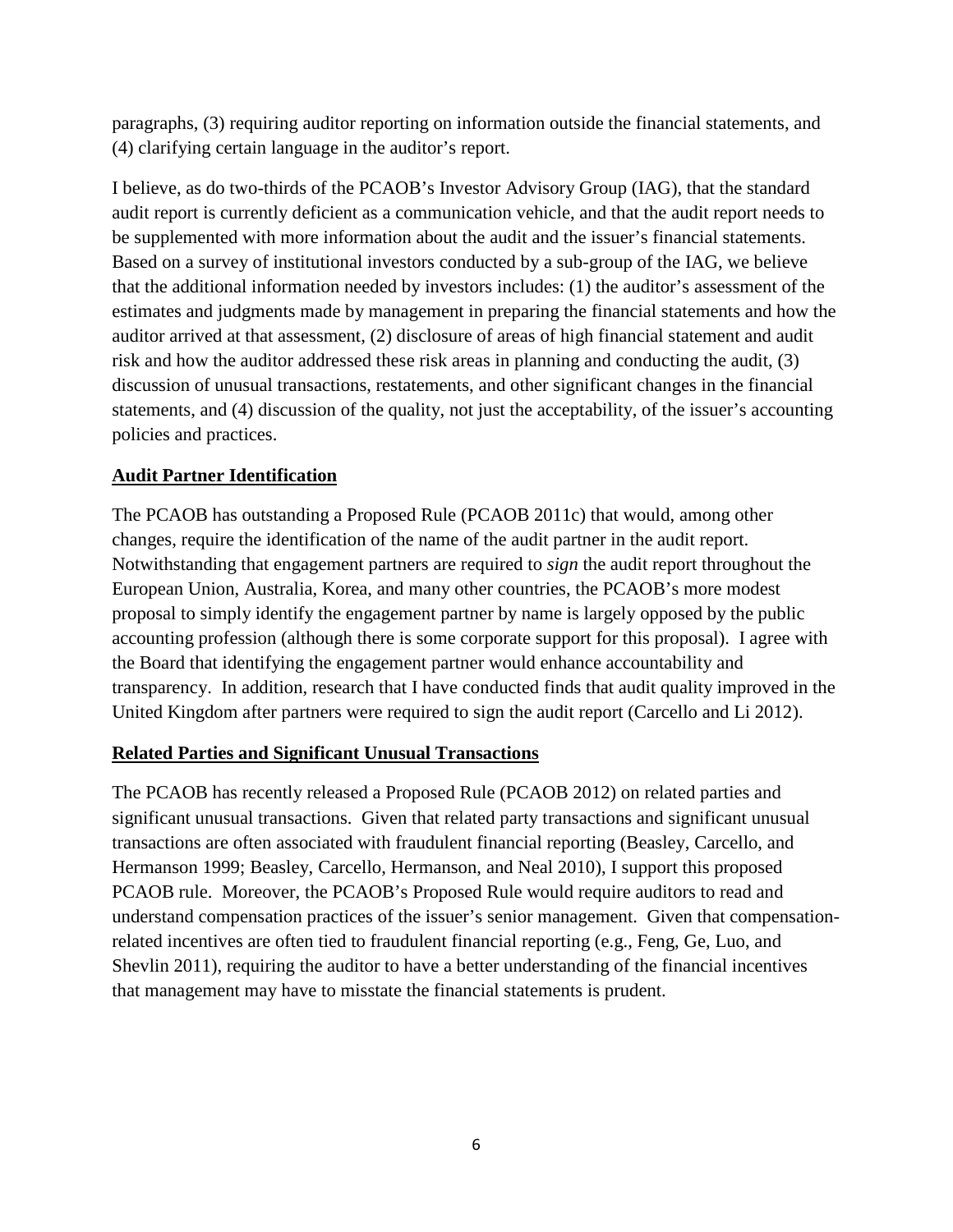#### **REFERENCES**

Arel, B., R. Brody, and K. Pany. 2006. Findings on the effects of audit firm rotation on the audit process under varying strengths of corporate governance. *Advances in Accounting* 22: 1-27.

Ashbaugh-Skaife, H., D. W. Collins, W. R. Kinney, Jr., and R. LaFond. 2008. The effect of SOX internal control deficiencies and their remediation on accrual quality. *The Accounting Review* 83 (1) (January): 217-250.

Bazerman, M. H. 2012. Statement of Professor Max Bazerman at PCAOB Public Meeting on Auditor Independence and Audit Firm Rotation. March 21-22.

Beasley, M. S., J. V. Carcello, and D. R. Hermanson. 1999. *Fraudulent Financial Reporting 1987-1997: An Analysis of U.S. Public Companies.* COSO: New York, NY.

Beasley, M. S., J. V. Carcello, D. R. Hermanson, and T. L. Neal. 2010. *Fraudulent Financial Reporting 1998-2007: An Analysis of U.S. Public Companies*. COSO: New York, NY.

Bedard, J. C., and L. Graham. 2011. Detection and severity classifications of Sarbanes-Oxley Section 404 internal control deficiencies. *The Accounting Review* 86 (3) (May): 825-855.

Blake, K., J. V. Carcello, N. J. Harrison, M. J. Head, B. Roper, A. Simpson, T. Sondhi, R. M. Tarola, L. E. Turner, M. Williams, and A. Yerger. 2011. Response of a sub-group of the PCAOB's Investor Advisory Group to the PCAOB's Concept Release Concerning Reports on Audited Financial Statements and Related Amendments to PCAOB Standards. *Current Issues in Auditing* 5 (2) (December): C21-C50.

Carcello, J. V., and C. Li. 2012. Costs and benefits of requiring an engagement partner signature: Recent experience in the United Kingdom. Working paper, University of Tennessee and University of Pittsburgh.

Cohen, J., G. Krishnamoorthy, and A. M. Wright. 2010. Corporate governance and the audit process in the post Sarbanes-Oxley era: Do auditors perceive substantive changes? *Contemporary Accounting Research* 27 (3) (Fall): 751–786.

Doyle, J., W. Ge, and S. McVay. 2007. Determinants of weaknesses in internal control over financial reporting. *Journal of Accounting & Economics* 44 (1-2) (September): 193-223.

Feng, M., W. Ge, S. Luo, and T. Shevlin. 2011. Why do CFOs become involved in material accounting manipulations? *Journal of Accounting and Economics*. 51 (1/2) (February): 21-36.

Ferguson, L. 2012. Statement on Public Meeting on Auditor Independence and Audit Firm Rotation. March 21.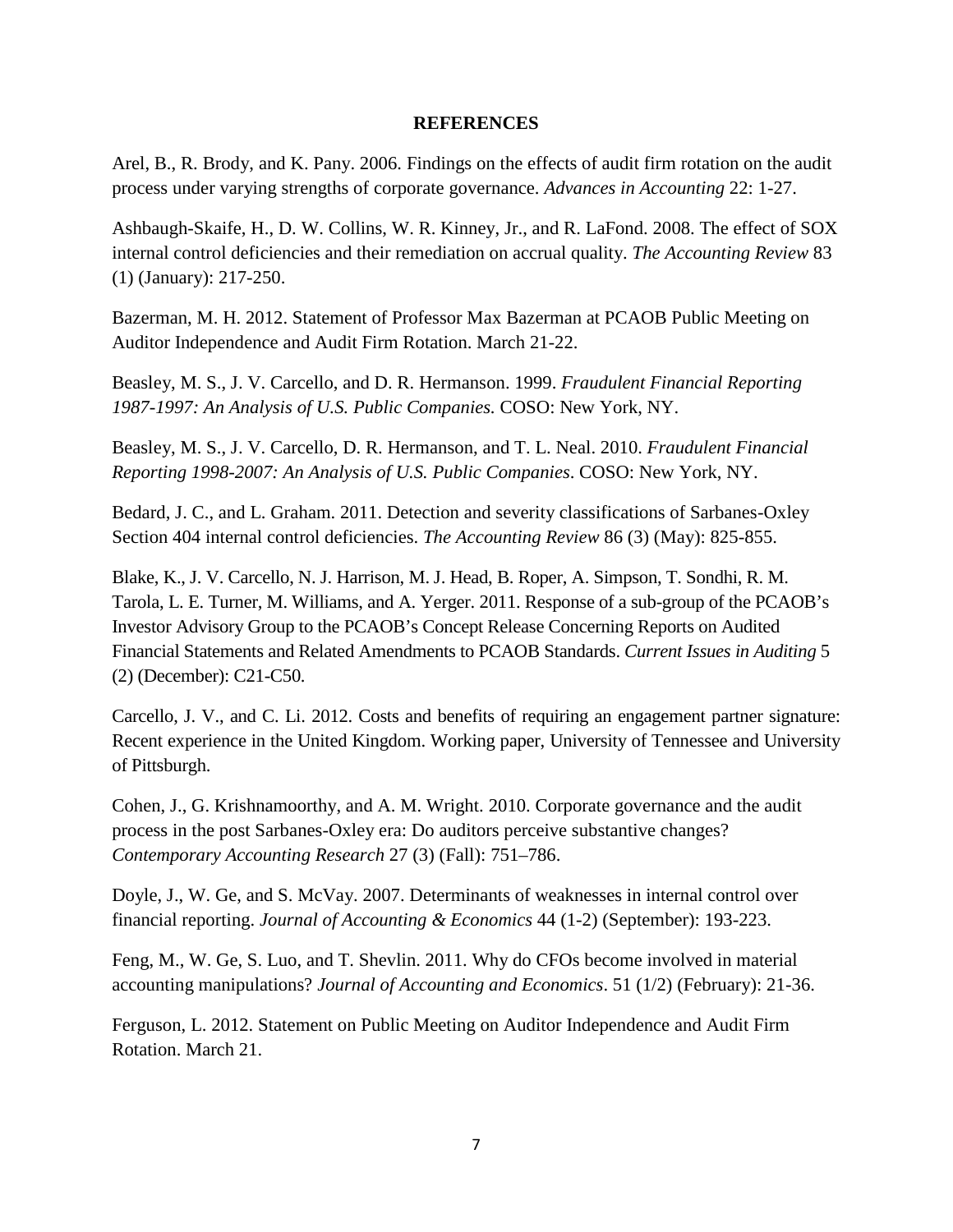Fiolleau, K., K. Hoang, K. Jamal, and S. Sunder. 2009. Engaging auditors: Field investigation of a courtship. Working paper, University of Alberta and Yale University.

Ghosh, A. 2012. Statement of Professor Al Ghosh at PCAOB Public Meeting on Auditor Independence and Audit Firm Rotation. March 21-22.

Goelzer, D. L. 2010. Letter to the Honorable Barney Frank and the Honorable Spencer Bachus. Transparency of PCAOB Disciplinary Hearings and Related Proceedings. August 24.

Harris, K., and S. Whisenant. 2012. Mandatory auditor rotation: An international investigation. Working paper, University of Houston.

Jenkins, G. 2012. Statement of Professor Greg Jenkins at PCAOB Public Meeting on Auditor Independence and Audit Firm Rotation. March 21-22.

Kaplan, R. L. 2012. Statement of Professor Richard Kaplan at PCAOB Public Meeting on Auditor Independence and Audit Firm Rotation. March 21-22.

Li, C., L. Sun, and M. Ettredge. 2010. Financial executive qualifications, financial executive turnover, and adverse SOX 404 opinions. *Journal of Accounting & Economics* 50 (1) (May): 93- 110.

Moore, D. 2012. Statement of Professor Don Moore at PCAOB Public Meeting on Auditor Independence and Audit Firm Rotation. March 21-22.

PCAOB. 2011a. Concept Release on Auditor Independence and Audit Firm Rotation. Release No. 2011-006. August 16.

PCAOB. 2011b. Concept Release on Possible Revisions to PCAOB Standards Related to Reports on Audited Financial Statements. Release No. 2011-003. June 21.

PCAOB. 2011c. Improving the Transparency of Audits: Proposed Amendments to PCAOB Auditing Standards and Form 2. Release No. 2011-007. October 11.

PCAOB. 2012. Proposed Auditing Standard – Related Parties, Proposed Amendments to Certain PCAOB Auditing Standards Regarding Significant Unusual Transactions and Other Proposed Amendments to PCAOB Auditing Standards. Release No. 2012-001. February 28.

Schneider, A., A. Gramling, D. R. Hermanson, and Z. Ye. 2009. A review of academic literature on internal control reporting under SOX. *Journal of Accounting Literature*: 1-46.

Whitehouse, T. 2011. Restatements by small companies could revive SOX 404 debate. *Compliance Week* (May 24). See http://www.complianceweek.com/restatements-by-smallcompanies-could-revive-sox-404-debate/article/203211/.